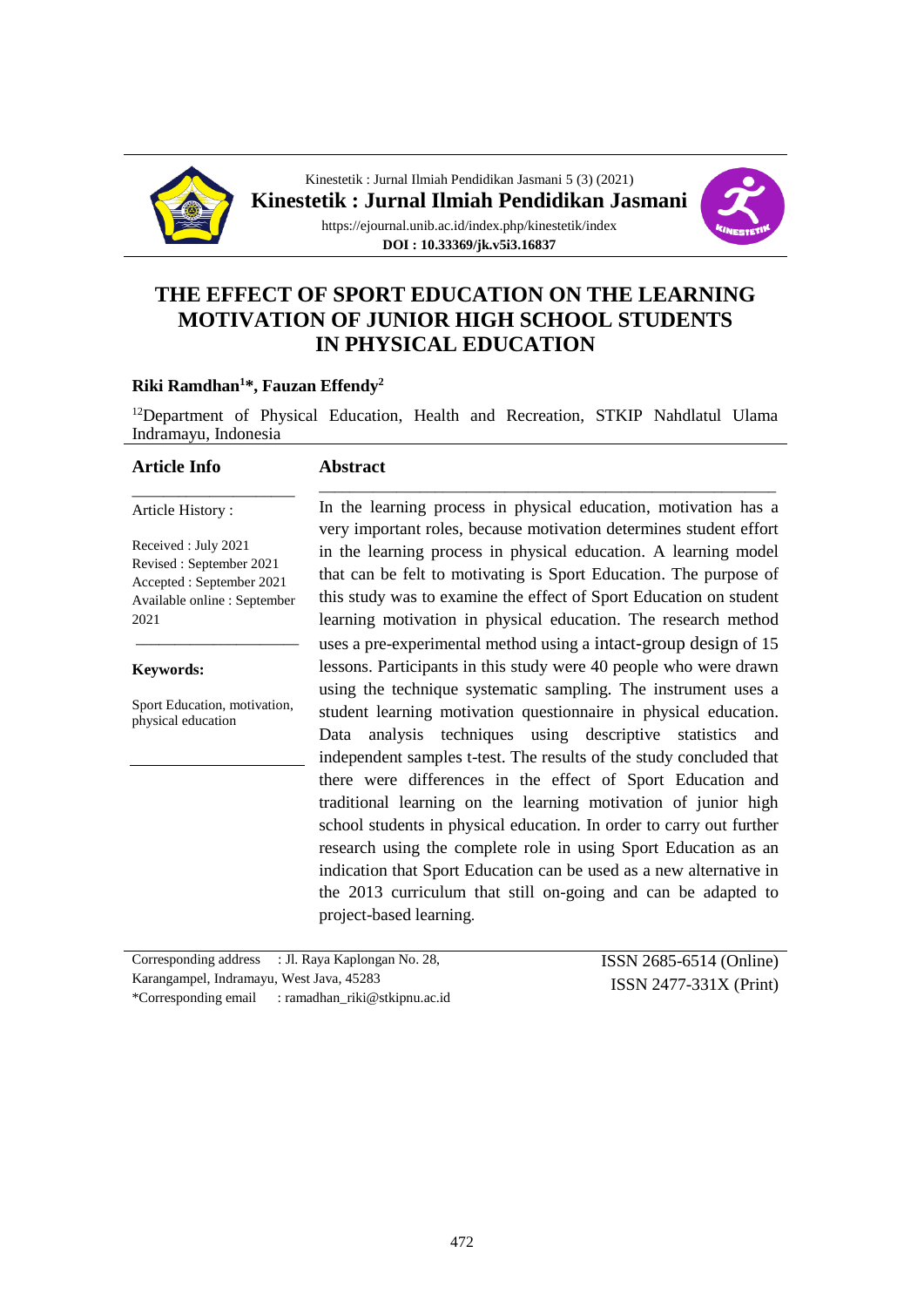# **INTRODUCTION**

After the teachers choose a physical education learning strategy that is good and suitable for students, it does not mean that the problem will just be solved. The different background factors of students make it possible that the physical education learning strategies implemented by teachers will always be easily accepted by all students, so that it can hinder the process of achieving physical education learning objectives. Physical education teachers sometimes provide subject matter too monotonous and focused on only a few students and not comprehensive (Effendy, Kharisma, & Ramadhan, 2020). One of the inhibiting factors can come from the lack of motivation possessed by students to take part in the physical education learning process. Often we see that there are still many students who have poor learning motivation. This is indicated by the frequent delays in participating in physical education learning, there are still many students who do not pay attention to the learning material, so that students are less able to capture and accept the physical education learning material being taught.

Motivation is the driving force for students to carry out learning activities according to what the teacher has ordered (Ramadhan, Ma'mun, & Mahendra, 2018), because motivation determines student effort in the learning process in physical education (Ginanjar, 2015, 2018) and has an important function (Ginanjar, 2019c). Most worryingly, students who are intrinsically motivated are more involved in the learning process, tend to see physical education as an unimportant part of their education (Richards & Levesque-Bristol, 2014). Therefore, in carrying out the learning process, one must have quality strategies and programs in order to be able to engineer the learning process that leads to competitive activities that have meaning and positive results (Ginanjar, Suherman, Juliantine, & Hidayat, 2019; Richards & Levesque-Bristol, 2014). With this competition activity, it will motivate students to take part in physical education learning (Ginanjar, Suherman, Juliantine, & Hidayat, 2020b; Heidorn et al., 2019). Moreover, competitive activities can increase motivation and students prefer competitive activities to build motivation and self-confidence (Ginanjar et al., 2019).

One of the learning strategies that are felt to be able to foster motivation is Sport Education. The main goal of Sport Education is for students to become competent in fun activities and gain confidence so that it motivates them to continue learning and growing (Siedentop, Hastie, & Mars, 2011), through six characteristics namely seasons, affiliation, formal competition, culminating event, keeping record, and festivity (Ginanjar, 2019a; Ginanjar, Mubarok, Mudzakir, & Mahasiswa Semester 7 Angkatan 2016 PJKR STKIP Nahdlatul Ulama Indramayu, 2021; Siedentop et al., 2011). In addition, the results of research using Sport Education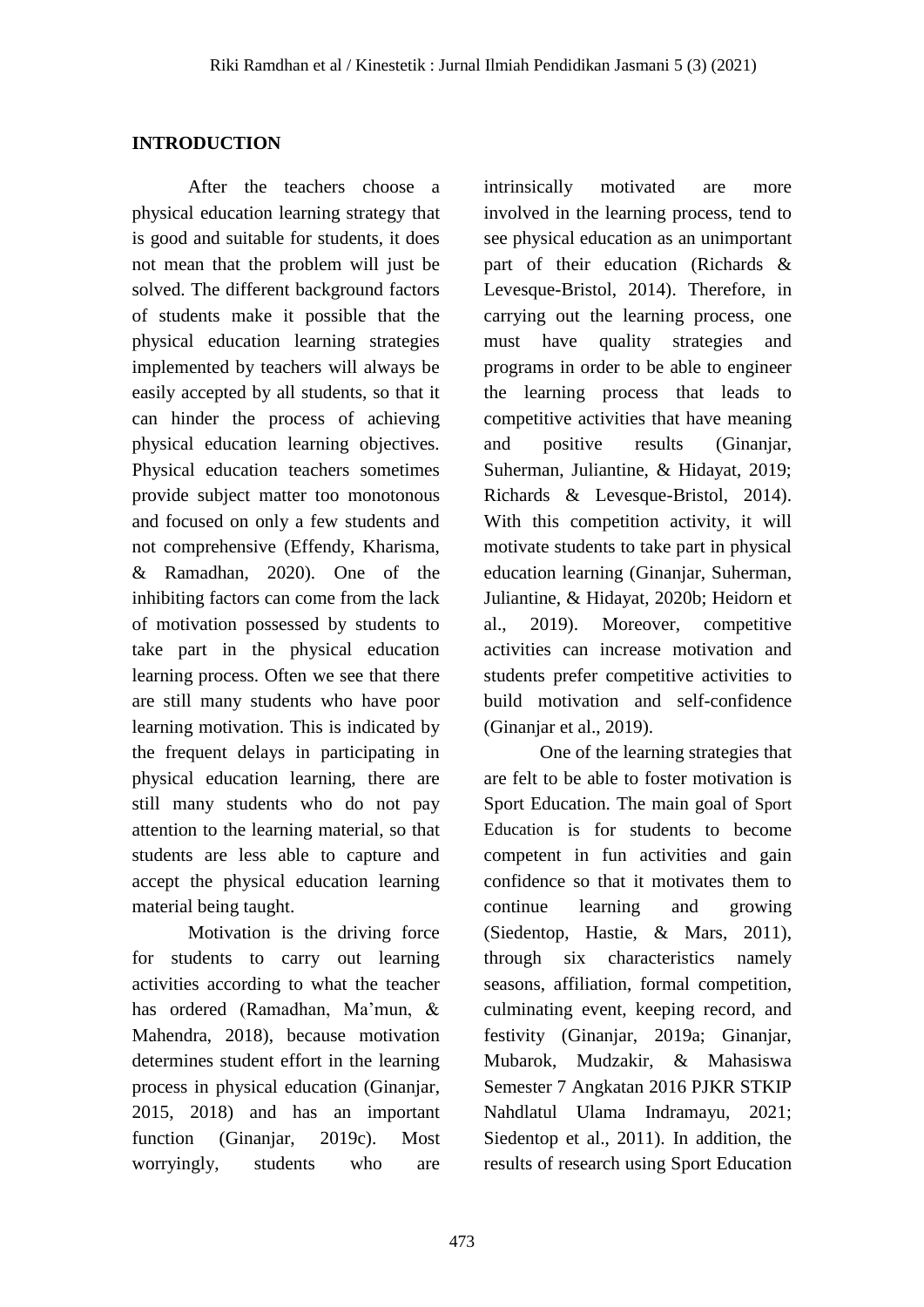students can develop their own motivation (Wallhead & Ntoumanis, 2004). SE maintains the existing level of motivation (Barbosa Porcellis da Silva, Marques, & Reichert, 2017; Spittle & Byrne, 2009). Students provide a high level of motivation such as enjoying learning and improving psychosocial aspects during Sport Education (Perlman & Karp, 2010). Sport Education provides an increase in the physical activity of motivated students (Perlman, 2012). SE facilitates a more internalized form of student motivation in physical education programs (Barbosa Porcellis da Silva et al., 2017; Spittle & Byrne, 2009; Wallhead, Garn, & Vidoni, 2014). Sport Education can lead to greater autonomic motivation so that competence gives a positive image and is physically active (Gil-arias, Harvey, Carceles, Praxedes, & Villar, 2017). Motivation theory has a positive influence on Sport Education (Chu & Zhang, 2018).

In Indonesia, Sport Education is a new thing and not much research has been done (Ginanjar, Suherman, Juliantine, & Hidayat, 2020c). Moreover, Sport Education is related to motivation. The search results state that there is only one study which states that there is a significant difference between the Sport Education learning motivation and skill-drill-game in Vocational High School students. Then, the new statement is that students are more motivated because the learning model used is different from what they get when taking physical education lessons (Ginanjar, Suherman, Juliantine, &

Hidayat, 2020a) and to conduct investigations related to student motivation using Sport Education (Ginanjar et al., 2020c). In addition, students feel bored with the strategy of giving material that is monotonous and just like that (Effendy et al., 2020) or traditionally. By using the traditional learning model students lack motivation (Junanda, 2021). The results of previous research conducted in Australia also stated that junior high school students who were given Sport Education were better than students who were given traditional learning models in increasing motivation (Perlman, 2012), while in Indonesia what was carried out on high school students also stated that the motivation of students by using Sport Education is better than students who use traditional learning models (Hartono, Suherman, & Rusdiana, 2014).

Therefore, this research will conduct an investigation related to students' learning motivation by using Sport Education in Junior High School. From the overall explanation, the purpose of this study is to examine the differences in the effect of Sport Education and traditional learning on the learning motivation of junior high school students.

# **METHODS**

The research method used in this study used a pre-experimental method with an intact-group design. In the intact-group design there is a class that is divided into two, half for the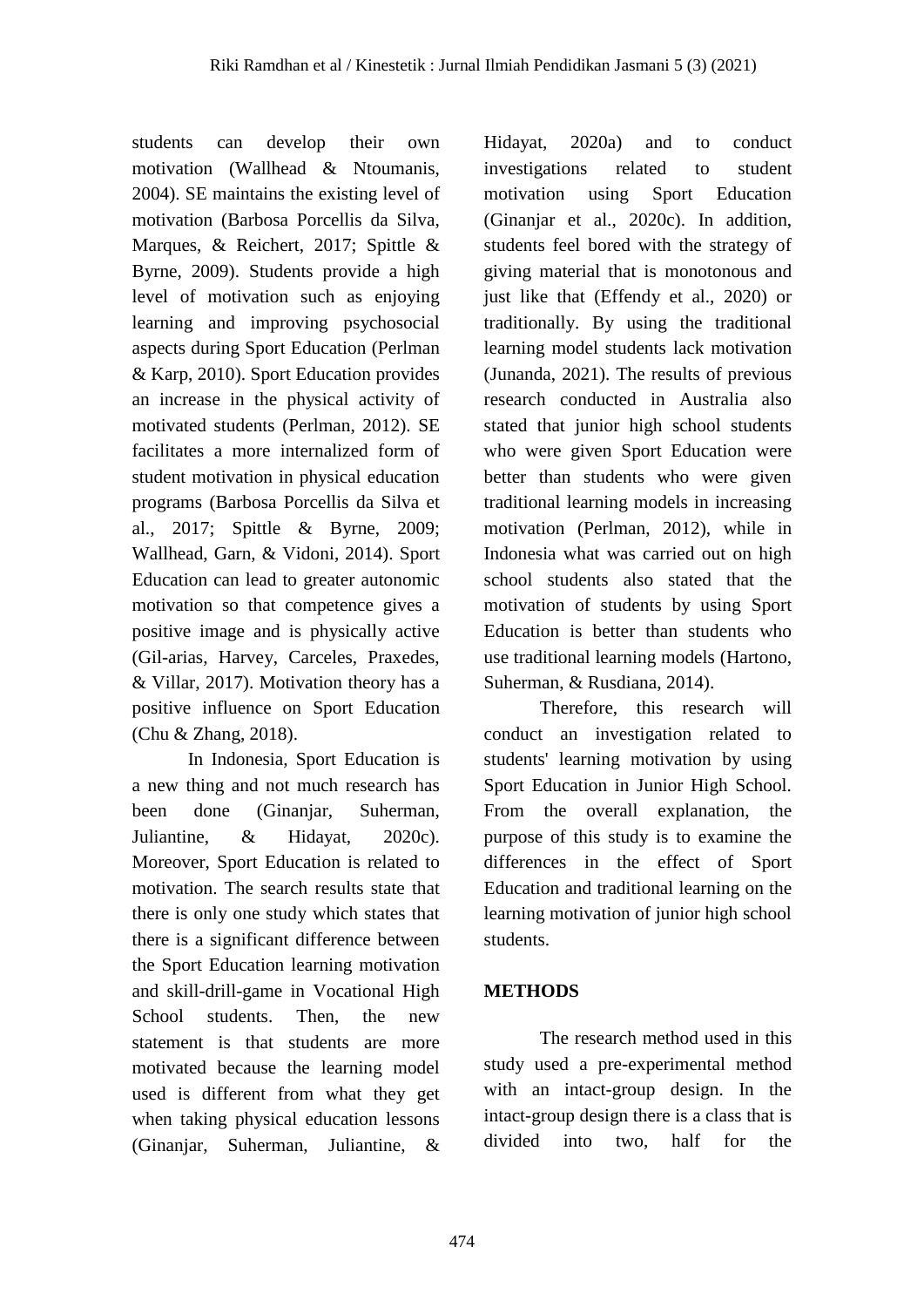experimental class given treatment and half for the control class. (Ginanjar, 2019b). For the experimental class using Sport Education and the control class using the traditional learning model.

# **Participants**

Participants in this study took a population from class VIII of Junior High School in one of the Junior High Schools in the eastern part of West Java province as many as 245 people.

# **Sampling Procedures**

The sample used was 40 people (male) with an age range of 14-15 years which were taken using systematic sampling with multiples of 6. Systematic sampling in sampling comes from members of the population who have been given a serial number. Sampling can be done with only odd numbers, even numbers, or multiples of certain numbers (Ginanjar, 2019b). The entire population is numbered sequentially from 1 to 245 so that it gets 40 people. Then the selected students were divided in half for the experimental class and half for the control class. Physical education at the school where the research was conducted was carried out once a week on one day together.

# **Materials and Apparatus**

The research instrument used in this study was a learning motivation questionnaire in physical education. The questionnaire uses a Guttman scale of 25 test items with instrument reliability of 0.86 (Ginanjar, 2015).

# **Procedures**

The treatment for the experimental class in this study used Sport Education basketball sports following the treatment procedure Ginanjar et al. (2020c) which has been verified in the planning is 0.94 and 0.73 in the implementation of 15 lessons (see Table 1). While the control class uses traditional learning also uses basketball for 15 lessons (see Table2). The posttest was carried out after the fifteenth lesson was carried out.

**Table 1.** Sports Education treatment

| Phase    | Lesson         | <b>Sport Education</b>    |  |  |
|----------|----------------|---------------------------|--|--|
| Skill/   | 1              | Introduction to           |  |  |
| tactical |                | basketball                |  |  |
| develop- |                | <b>Needs</b><br>$\bullet$ |  |  |
| ment     |                | assessment                |  |  |
|          |                | • Identified team         |  |  |
|          |                | coaches                   |  |  |
|          |                | • Team selection          |  |  |
|          |                | and team name             |  |  |
|          |                | • Duty team               |  |  |
|          |                | • Student roles           |  |  |
|          | $\overline{2}$ | • Passing                 |  |  |
|          |                | • Intra-team              |  |  |
|          |                | games                     |  |  |
|          |                | • Game using              |  |  |
|          |                | passing                   |  |  |
|          | 3              | • Dribbling               |  |  |
|          |                | Intra-team                |  |  |
|          |                | games                     |  |  |
|          |                | $\bullet$ Game using      |  |  |
|          |                | passing and               |  |  |
|          |                | dribbling                 |  |  |
|          | 4              | • Shooting                |  |  |
|          |                | • Intra-team              |  |  |
|          |                | games                     |  |  |
|          |                | • Game using              |  |  |
|          |                | passing,                  |  |  |
|          |                | dribbling, and            |  |  |
|          |                | shooting                  |  |  |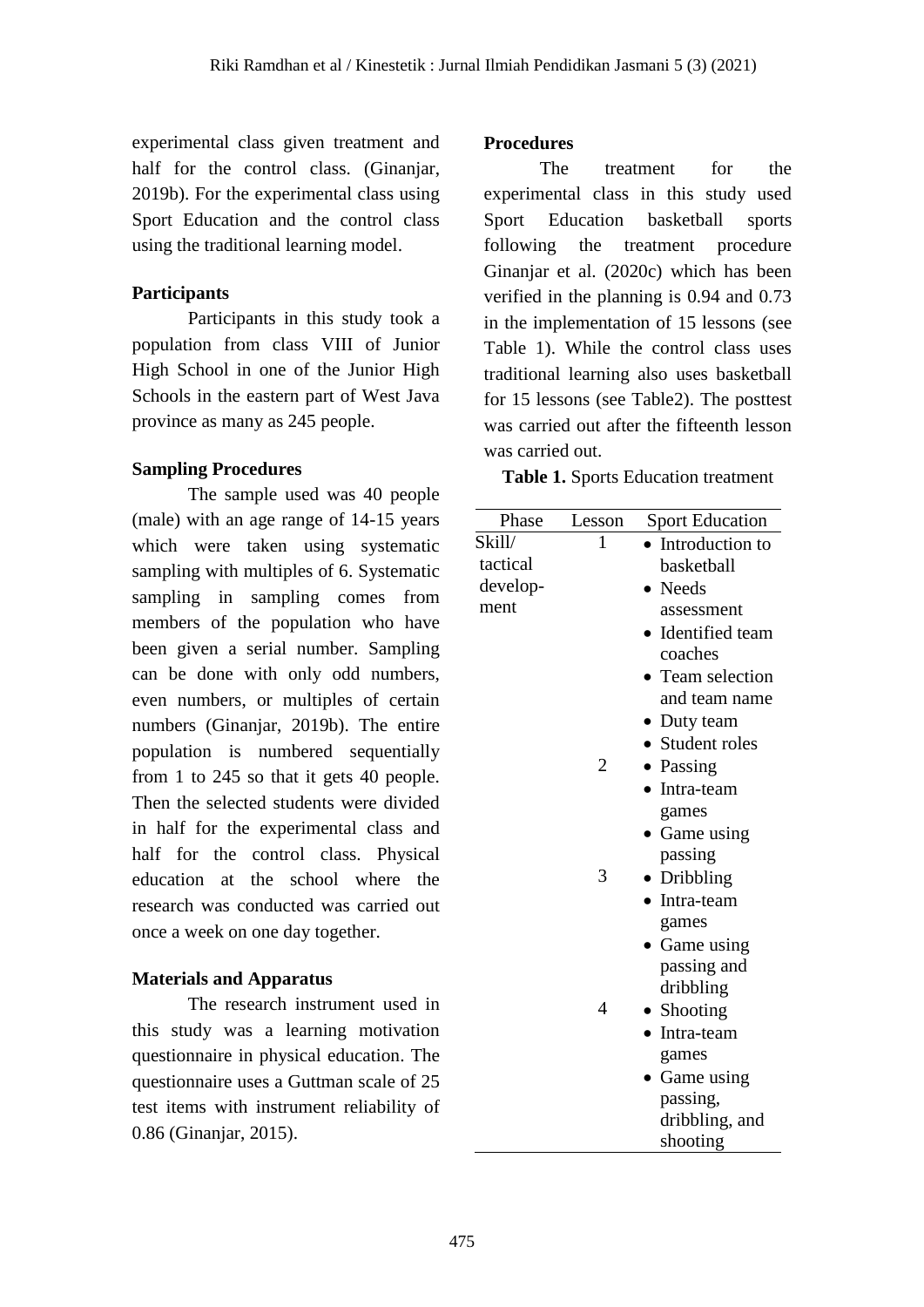| Phase            | Lesson | <b>Sport Education</b> |  |  |
|------------------|--------|------------------------|--|--|
|                  | 5      | Offence and            |  |  |
|                  |        | defence                |  |  |
|                  |        | Intra-team             |  |  |
|                  |        | games                  |  |  |
| Inter/intra<br>6 |        | • Team practice        |  |  |
| team games       |        | Games on the           |  |  |
| with             |        | team $(3\nu s3)$       |  |  |
| practices        | 7      | Team practice          |  |  |
|                  |        | Games on the           |  |  |
|                  |        | team $(3\nu s3)$       |  |  |
|                  | 8      | Team practice          |  |  |
|                  |        | Games on the           |  |  |
|                  |        | team $(3\nu s3)$       |  |  |
|                  | 9      | Team practice          |  |  |
|                  |        | Games on the           |  |  |
|                  |        | team $(3\nu s3)$       |  |  |
|                  | 10     | Team practice          |  |  |
|                  |        | (students who          |  |  |
|                  |        | have good              |  |  |
|                  |        | abilities train        |  |  |
|                  |        | students who           |  |  |
|                  |        | lack good              |  |  |
|                  |        | ability)               |  |  |
| Postseason       | 11     | • Team practice        |  |  |
|                  |        | Post-season            |  |  |
|                  |        | tournament             |  |  |
|                  | 12     | Team practice          |  |  |
|                  |        | Post-season            |  |  |
|                  |        | tournament             |  |  |
|                  | 13     | Team practice          |  |  |
|                  |        | • Post-season          |  |  |
|                  |        | tournament             |  |  |
|                  | 14     | Team practice          |  |  |
|                  |        | • Post-season          |  |  |
|                  |        | tournament             |  |  |
|                  | 15     | Team practice          |  |  |
|                  |        | Championship           |  |  |
|                  |        | games                  |  |  |
|                  |        | Awards                 |  |  |
|                  |        | ceremony               |  |  |

| <b>Table 2.</b> Traditional learning model |  |  |  |  |
|--------------------------------------------|--|--|--|--|
| treatment                                  |  |  |  |  |

| Lesson         | <b>Traditional Learning Model</b> |
|----------------|-----------------------------------|
| 1              | Introduction basketball           |
| 2              | Practice passing                  |
| 3              | Practice dribbling                |
| $\overline{4}$ | Practice shooting                 |
| 5              | Practice offence and defence      |
| 6              | Game 5 vs 5                       |
| 7              | Game 5 vs 5                       |
| 8              | Game 5 vs 5                       |
| 9              | Game 5 vs 5                       |
| 10             | Game 5 vs 5                       |
| 11             | Basketball tournament with no     |
|                | fixed team                        |
| 12             | Basketball tournament with no     |
|                | fixed team                        |
| 13             | Basketball tournament with no     |
|                | fixed team                        |
| 14             | Basketball tournament with no     |
|                | fixed team                        |
| 15             | Basketball tournament with no     |
|                | fixed team                        |

#### **Design or Data Analysis**

The data analysis technique used descriptive statistics (mean, standard deviation, and variance) and independent sample t-test with the help of IBM SPSS Statistics 25, follow the procedure (Ginanjar, 2021).

## **RESULT**

The difference in descriptive statistics of the experimental class using Sport Education mean  $= 17.7$ ; standard deviation =  $3.57$ ; variance = 12.75. In the control class using traditional learning mean  $= 14.3$ ; standard deviation  $= 3.23$ ; variance  $= 10.43$ . For more details can be seen in Table 3.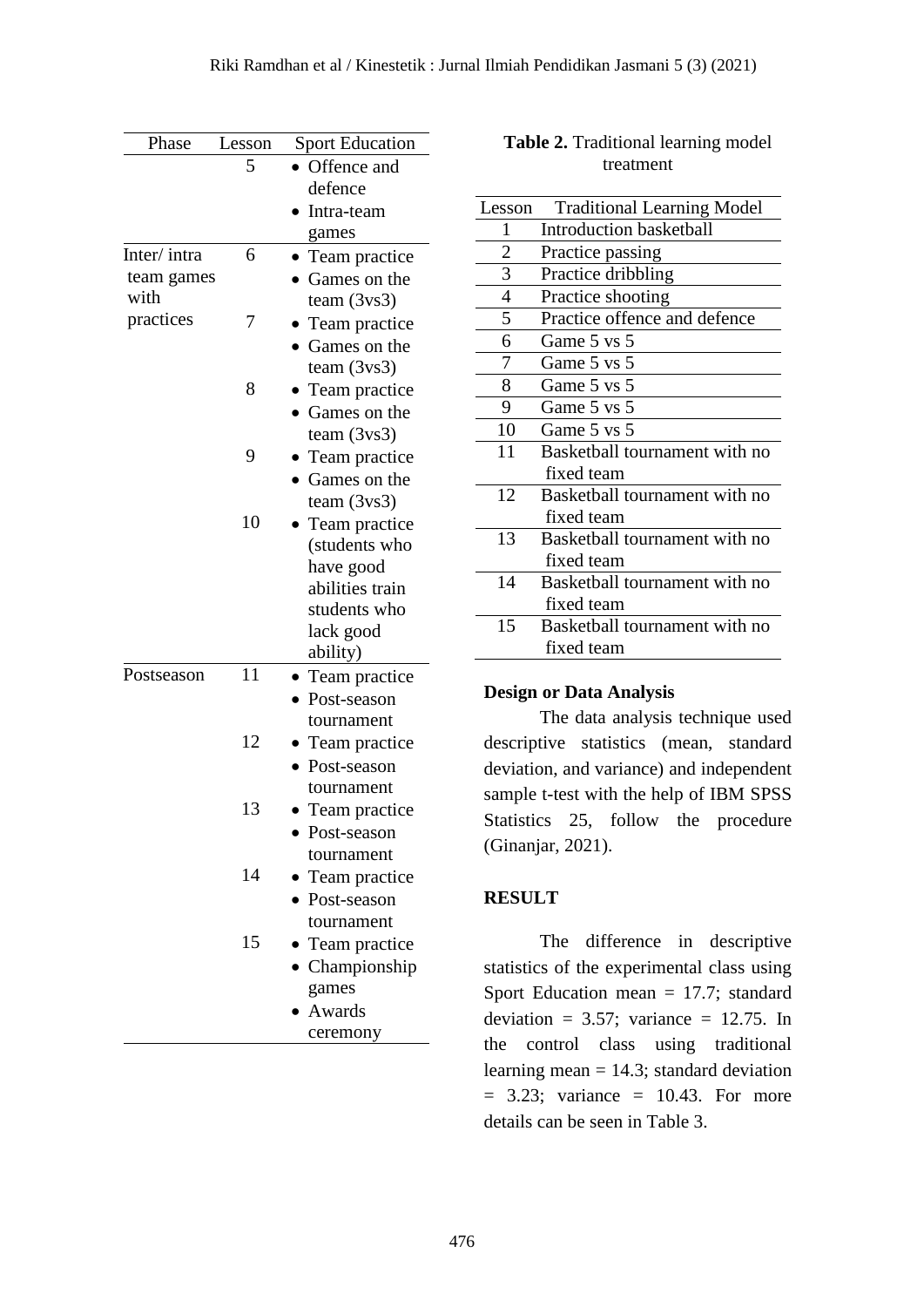|                          | M    | SD              |       |           |  |  |  |
|--------------------------|------|-----------------|-------|-----------|--|--|--|
| Exp                      | 17.7 | 3.57            | 12.75 | 3.16 0.00 |  |  |  |
|                          |      | Con $14.3$ 3.23 | 10.43 |           |  |  |  |
| $Exp = Experiment Class$ |      |                 |       |           |  |  |  |
| $Con = Control Class$    |      |                 |       |           |  |  |  |

**Table 3.** Recapitulation of calculation results of descriptive statistics and independent samples t-test

Based on the results in Table 3, the mean, standard deviation, and variance of the experimental class are greater than the mean, standard deviation, and variance in the control class, which means that Sport Education provides better results of learning motivation in physical education. The value of  $t = 3.16$  with a significance of  $0.00 < 0.05$ , then there is a difference in the effect of SE and traditional learning on the learning motivation of junior high school students in physical education, where the motivation of students who learn to use SE is better than the motivation of students who learn to use traditional learning model.

# **DISCUSSION**

From the results obtained, the results of this study support and confirm that by using Sport Education students are more motivated according to their opinions Ginanjar et al. (2020a) that it is true that students are more motivated because the learning model used is different from what they get when taking physical education lessons. In addition, this study adds references related to learning physical education using Sport Education in Junior High Schools can increase motivation in line with Sport Education on motivation in vocational high schools (Hartono et al., 2014) and answer the research gaps that have been suggested by Ginanjar et al. (2020c) to conduct investigations related to students' motivation to use Sport Education, even though it is only limited to the junior high school level and it is hoped that this research can also be a reference contribution to the progress of research using Sport Education in Indonesia which is starting to develop.

If you look at the characteristics of SE with the various roles that students can play in a team, they motivate each other so that they can participate in learning and are excited because there will be competition at the end of the lesson. This finding is in line with what was stated by Siedentop et al. (2011) that teams learn, practice, and compete together provide motivation and can enhance learning. In addition, with students involved in teams they cooperate with each other and have involvement or affiliation in a team. Siedentop et al. (2011) states that when teams work together, they must develop a sense of affiliation which will gradually lead to higher team motivation.

An interesting thing also happened to the role of the students involved as coaches. It can be seen that the coaches really want the team they train to become champions. Even with the limitations they have in carrying out their role as coaches, they still carry out their duties, such as when there are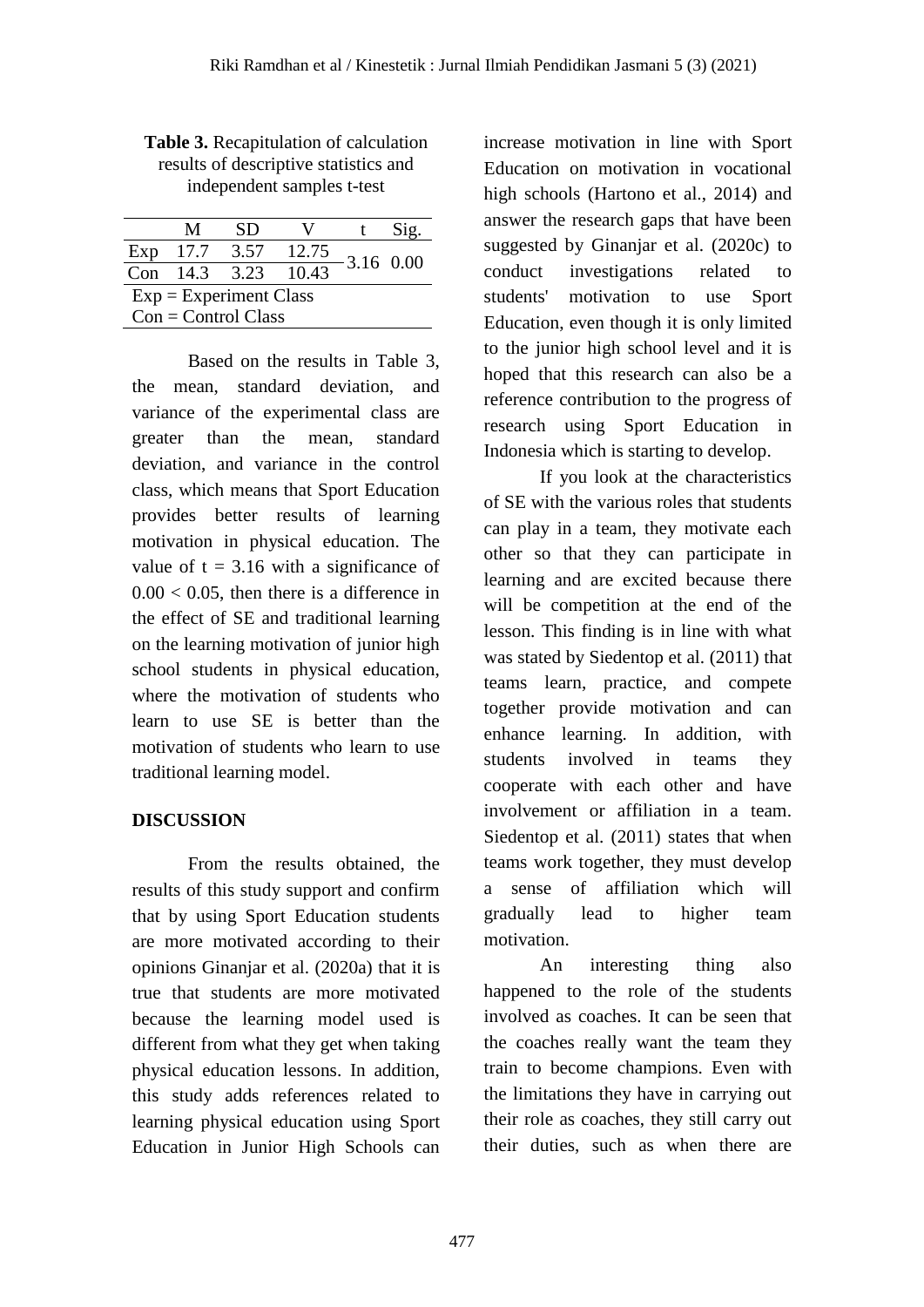players who cannot make as many shooting movements as possible into the ring, the coach commented that they should continue to practice to get used to shooting in the ring. This relates to what is stated Siedentop et al. (2011) that SE with seasons and team membership during seasons provide a motivational context in which students learn to be good leaders.

In the treatment using Sport Education in this study, there were a lot of modified rules, such as what generally happens when traveling and doubles occur. So that in the learning process using Sport Education, players may take the ball traveling in three steps so that the game does not continue to occur in violation and if there is a double, it is required to release the ball and either a friend or opponent who takes the ball can resume the game. According to opinion Ginanjar (2019a) that the match rules are also better modified as in futsal using a wall on each side of the field so that no ball comes out so players can keep moving and make rules that will create more chances to score goals.

However, the role of the referee in this study cannot be carried out in this study. The teacher acts as a referee because students do not really understand the rules of basketball matches and the teacher's limitations in providing training to students so that students can act as referees. So this is a shortcoming of this research so that students are also given training or can give students the freedom to be referees in basketball matches according to students' abilities in understanding the rules of basketball games. Because this will relate to what is stated Siedentop et al. (2011) that Sport Education asks students to know the rules during participation thus creating motivation in the team to learn the rules.

If you look at the mean between students who study Sport Education and traditional learning where there are tournament activities with games or games, it is true that using games can motivate students to learn as stated by Siedentop et al. (2011) that a gamebased approach to practicing techniques and tactics has important benefits such as giving students the opportunity to engage in games more often which generally motivates students more.

Looking at the current curriculum in Indonesia, which in the 2013 curriculum uses a scientific approach and in general uses a projectbased, discovery, and problem-based learning model (Kemendikbud, 2015). Sport Education with tournaments at the end of the season as a characteristic of SE (Ginanjar, 2019a), can be used as part of the fulfillment of an ongoing curriculum adapted to project-based learning with the theme of making a championship in a class with students acting as committee members and participants of the championship. Such as being a referee, player, coach, commentator, match recorder, and others. The results of the championships are compiled by students in a portfolio related to the championships that have been carried out such as match results,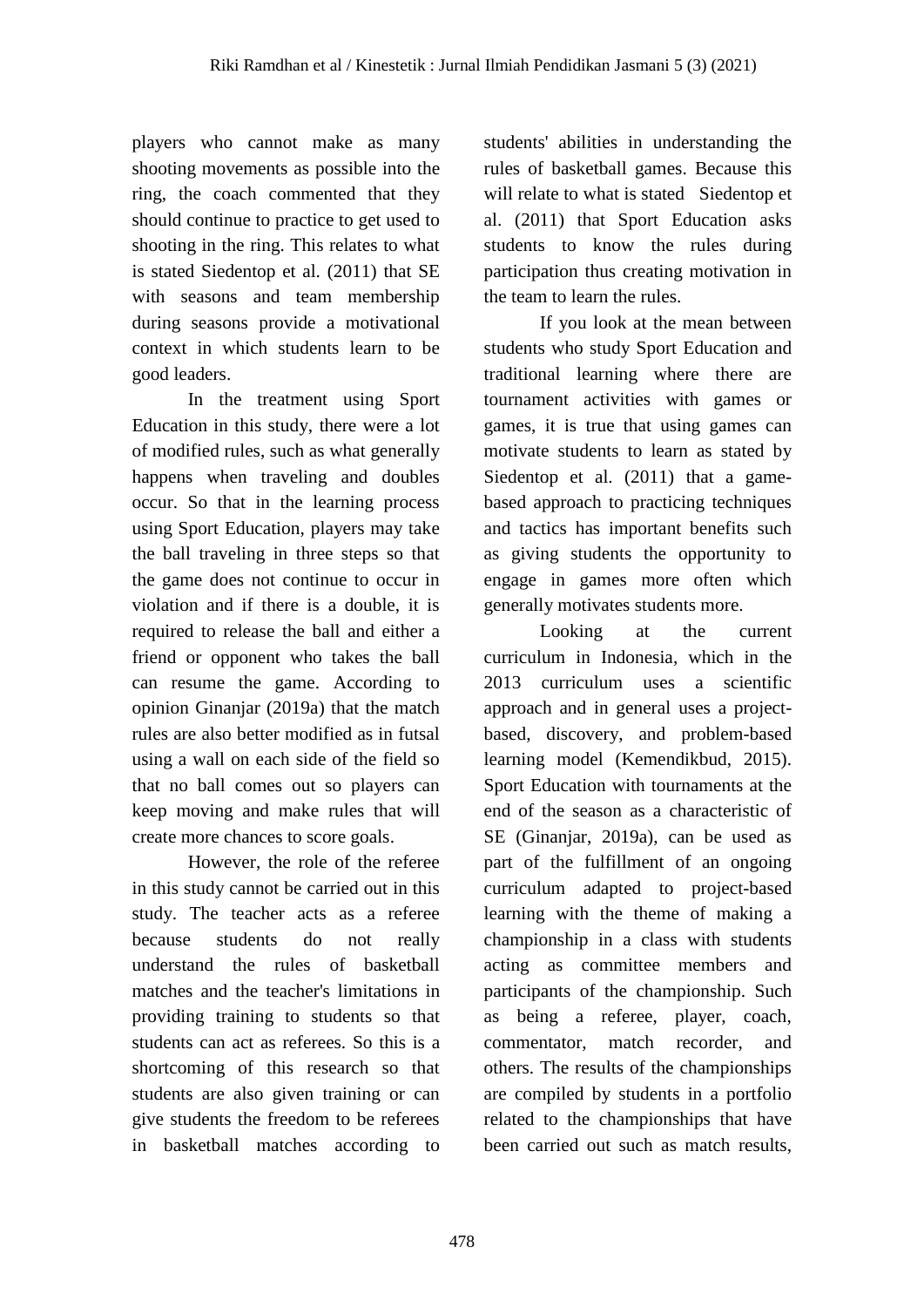top scorer, best player, best team according to the championship held. Therefore, it is felt that Sport Education will be able to fulfill the current curriculum. This has actually been indicated by research results (Kurniawan & Suherman, 2015) but no one followed up again. Kurniawan & Suherman (2015) explained that the 2013 curriculum is not much different from the Sport Education assessment, there are authentic assessments and portfolios that can support improvements in terms of evaluation that lead to the quality of physical education. So that this can be used as a study material on how to evaluate Sport Education into a portfolio so that it can be used in the 2013 curriculum.

# **CONCLUSION**

Based on the results and discussion, it can be concluded that there are differences in the effect of Sport Education and traditional learning on the learning motivation of junior high school students. In order to conduct further research using the full role of using Sport Education as an indication of Sport Education, it can be used as a new alternative in the ongoing 2013 curriculum adapted to project-based learning.

# **ACKNOWLEDGEMENT**

The author expresses his deepest gratitude to Ministry of Research and Technology / National Research and Innovation Agency Deputy for Research and Development, who has given the author the opportunity to get a national competitive grant in the 2021 Beginner Lecturer Research scheme.

# **REFERENCES**

- Barbosa Porcellis da Silva, R., Marques, A. C., & Reichert, F. F. (2017). Objectively measured physical activity in Brazilians with visual impairment: description and associated factors. *Disability and Rehabilitation*, *8288*(May), 1–7. https://doi.org/10.1080/09638288.20 17.1327984
- Chu, T. L. (Alan), & Zhang, T. (2018). Motivational processes in Sport Education programs among high school students : A systematic review. *European Physical Education Review*, *24*(3), 372–394. https://doi.org/10.1177/1356336X17 751231
- Effendy, F., Kharisma, Y., & Ramadhan, R. (2020). Penggunaan Modifikasi Permainan Bolavoli Untuk Meningkatkan Kemampuan Passing Bawah. *Jurnal Pendidikan Olahraga*, *9*(1), 1–14. https://doi.org/10.31571/jpo.v9i1.13 33
- Gil-arias, A., Harvey, S., Carceles, A., Praxedes, A., & Villar, F. Del. (2017). Impact of a hybrid TGfU-Sport Education unit on student motivation in physical education. *PLoS ONE*, *12*(6), 1–17. https://doi.org/10.1371/journal.pone. 0179876
- Ginanjar, A. (2015). The Influence of Inquiry Method in Motivating the SMP' Student. *Jurnal Kependidikan*, *45*(2), 123–129. https://doi.org/http://dx.doi.org/10.2 1831/jk.v45i2.7489
- Ginanjar, A. (2018). The Tactical Games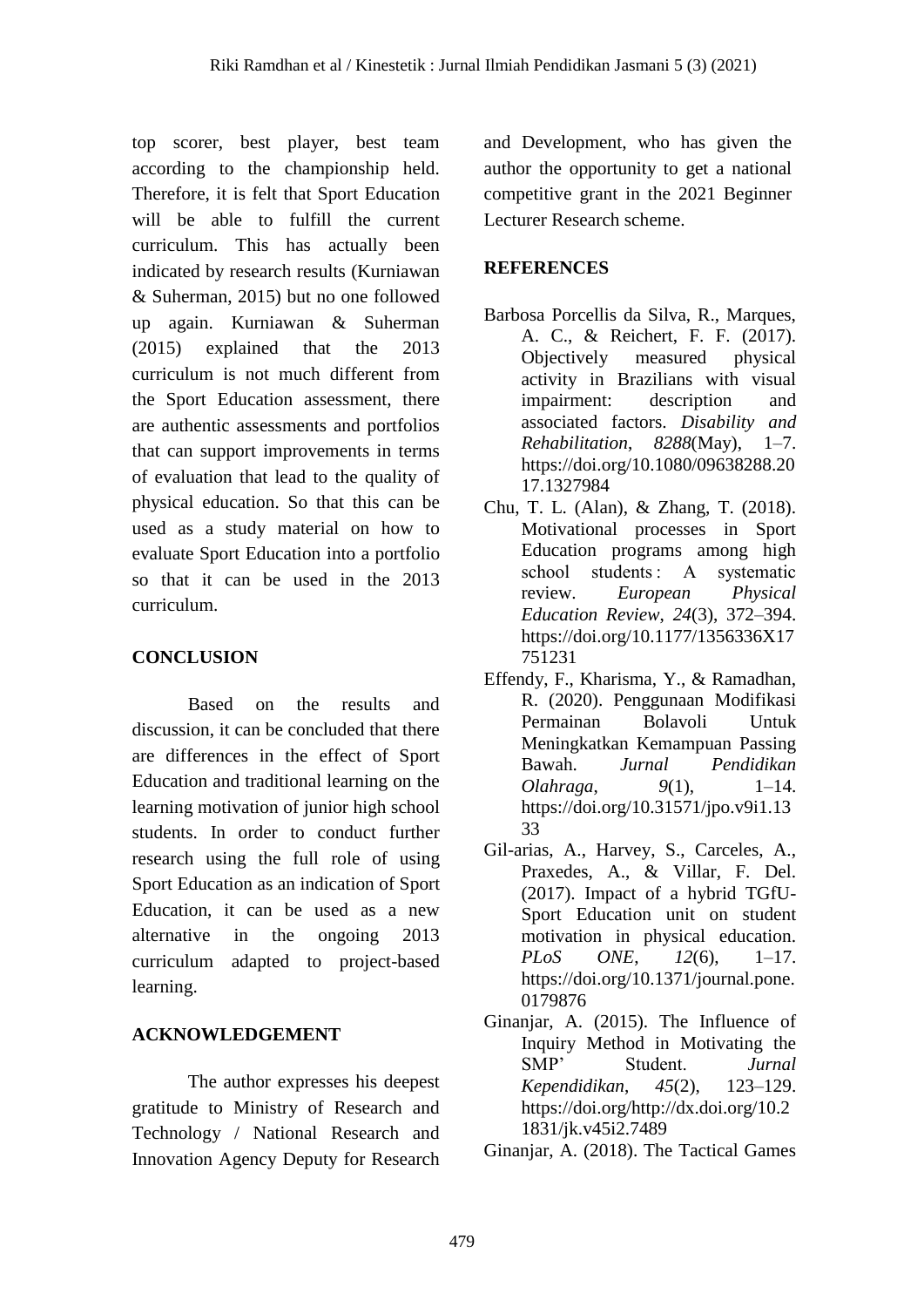Modelsand Motivation Learningof Physical Fitness The Vocational School Students. *Jurnal Kependidikan Penelitian Dan Inovasi Pembelajaran*, *2*(2), 409– 419.

https://doi.org/https://doi.org/10.218 31/jk.v2i2.10746

- Ginanjar, A. (2019a). *Implementasi Praktis Sport Education Model*. Indramayu: Program Studi Pendidikan Jasmani Kesehatan dan Rekreasi STKIP Nahdlatul Ulama Indramayu.
- Ginanjar, A. (2019b). *Metode Penelitian Kuantitatif dalam Pendidikan Jasmani dan Olahraga*. Indramayu: Program Studi Pendidikan Jasmani Kesehatan dan Rekreasi STKIP Nahdlatul Ulama Indramayu.
- Ginanjar, A. (2019c). The Effects of Personalized System for Instruction Learning Model on Vocational School Students' Motivation. *Jurnal Pendidikan Jasmani Dan Olahraga*, *4*(1), 32–36. https://doi.org/10.17509/jpjo.v3i1.1 0461
- Ginanjar, A. (2021). *Statistika Terapan Dalam Pendidikan Jasmani & Olahraga: Aplikasi Microsoft Excel & SPSS*. Yogyakarta: Deepublish.
- Ginanjar, A., Mubarok, M. Z., Mudzakir, D. O., & Mahasiswa Semester 7 Angkatan 2016 PJKR STKIP Nahdlatul Ulama Indramayu. (2021). *Mengetahui, Mengenal, Mempraktikan, dan Merancang Sport Education Menggunakan Cabang Olahraga Futsal*. Indramayu: Program Studi Pendidikan Jasmani Kesehatan dan Rekreasi STKIP Nahdlatul Ulama Indramayu.
- Ginanjar, A., Suherman, A., Juliantine, T., & Hidayat, Y. (2019). Sports Orientation during Learning Team or Individual Sports using A Sport

Education Model. *Cakrawala Pendidikan*, *38*(2), 377–386. https://doi.org/10.21831/cp.v38i2.24 021

- Ginanjar, A., Suherman, A., Juliantine, T., & Hidayat, Y. (2020a). Intervention Program Physical Education Lessons in Improving Physical Activity of Adolescents to Support Physical Literacy. *National and International Webinar on Physical Literacy" Theme : Physical Literacy and Its Embodiment in Physical Education*, 31–39. Bandung: PGSD UPI Bandung.
- Ginanjar, A., Suherman, A., Juliantine, T., & Hidayat, Y. (2020b). Model Pendidikan Olahraga Berbasis Keterampilan Gerak Dasar. *Jurnal Kependidikan Penelitian Dan Inovasi Pembelajaran*, *4*(1), 43–54. https://doi.org/10.21831/jk.v4i1.244 10
- Ginanjar, A., Suherman, A., Juliantine, T., & Hidayat, Y. (2020c). Pengaruh fase sport education menggunakan bola basket terhadap aktivitas fisik siswa dalam pendidikan jasmani. *Jurnal SPORTIF: Jurnal Penelitian Pembelajaran*, *6*(2), 332–347. https://doi.org/10.29407/js\_unpgri.v 6i2.14173
- Hartono, R., Suherman, A., & Rusdiana, A. (2014). Pengaruh Model Sport Education Terhadap Motivasi Dan Intensitas Belajar Gerak Siswa Pada Penjasorkes. *Edusentris*, *1*(3), 213. https://doi.org/10.17509/edusentris.v 1i3.146
- Heidorn, B., Hopkins, E., Davis, C., Mitchell, B., Colon, M., Hubert, C., … Fischer, K. (2019). What is the place of competition in elementary and secondary physical education curricula? *Journal of Physical Education, Recreation and Dance*, *90*(1), 61–64. https://doi.org/10.1080/07303084.20